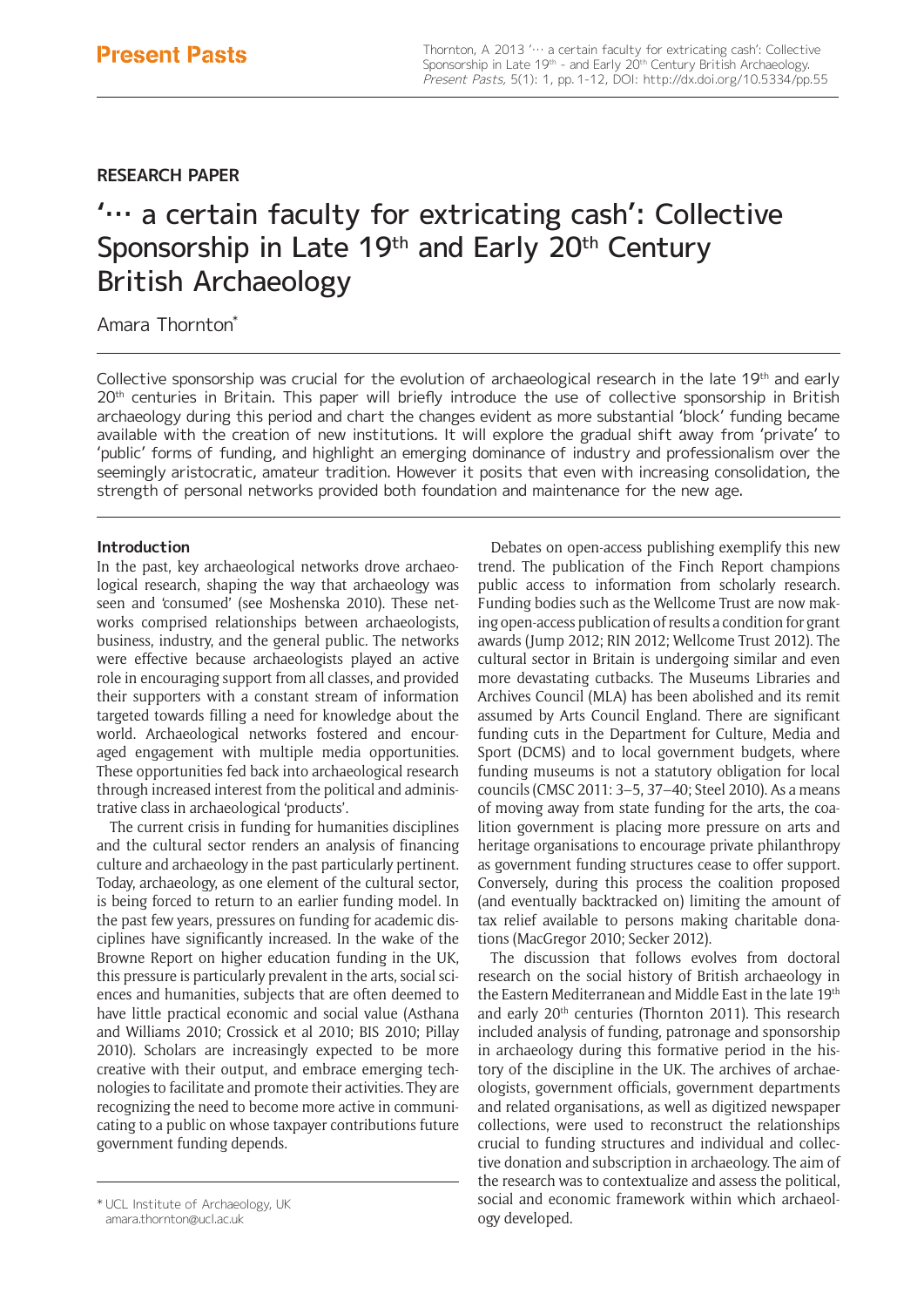#### **Giving and Receiving**

Recent studies of transatlantic philanthropy (Adams 2004, 2009) contribute two key concepts useful for analysing archaeological financing: a) donor-receiver relationships and b) 'intercultural transfer'. Thomas Adams' introduction to an edited volume on the transatlantic history of philanthropic giving classifies philanthropy as an overarching, almost elusive concept in which the main aim 'is to advance society by providing necessary social, cultural and educational services' for which neither the state nor the market provide adequately. Furthermore, he suggests that the philanthropic relationship yields benefits for both donor and receiver, while the results shape society and culture (2004: 4–5). In addition, Adams' work explores the idea of philanthropists as 'agents' of 'intercultural transfer' or 'the movement of material objects, people and ideas between two separate and clearly defined cultures and societies' (2009: 3). In Adams' interpretation, agents of intercultural transfer were the well-travelled social elites of the 'leisured class'. They operated outside the political-diplomatic sphere but 'in concert with larger social and cultural organisations' (2009: 5, 14–15).

Western archaeological research grew and developed by exploiting the opportunities available through empire(s) that stretched far beyond national borders. Systems of archaeological financing were created at a time of different priorities, imperial agendas and far less social equality. Applying the concept of 'intercultural transfer' to late 19<sup>th</sup> and early 20<sup>th</sup> century archaeology and heritage, the emerging cadre of professional archaeologists and museum curators became agents of intercultural transfer acting on behalf of donors/subscribers. The donor-receiver relationship between archaeologists and their funders required – demanded – a cycle of intercultural transfer.

Although Adams' discussion of donor-receiver relationships and intercultural transfer relates only to transfer between Western cultures, the concept can be usefully applied to other situations. It provides an alternative and complementary mode of analysis for the more explicit philanthropy-enabled cultural imperialism associated with Western scholars in non-Western countries in the early  $20<sup>th</sup>$  century. This kind of cultural imperialism is clearly demonstrated in Abt's (1996) analysis of the (failed) Rockefeller funded Egyptian Museum in 1920s Cairo. For the purposes of this article, intercultural transfer can be seen in British archaeologists bringing objects and knowledge from non-Western countries to Western museums and collections, and bringing Western ideas of museum and heritage administration to non-Western countries. Underpinning this movement of objects and knowledge was the donor-receiver relationship that characterised archaeological financing in the late 19<sup>th</sup> and early 20<sup>th</sup> centuries.

In British archaeology the relationship between 'donor' and 'receiver' took a variety of forms. There was 'private' funding from special excavation committees contributing a certain amount of funding towards a particular season(s) or piece of research. There were also subscription campaigns or 'Funds' gathering contributions from much larger groups of people for specific projects or strands of research. These funding calls would be issued nationally and even internationally. Often, the two approaches to funding overlapped. In either case donors expected and were given access at least to the results of the work, and, depending on the nature of the funding agreement, a portion of what was discovered. Crucially, these terms fostered a sense of ownership over and 'investment' in the knowledge and/or objects produced.

Many believe that philanthropy in the arts is not a part of British culture today (Higgins 2010). However, individual patronage and sponsorship in both the arts and the sciences in Britain, as well as in government-supported public museums such as the British Museum, has a lengthy history (Desmond 2001; Macgregor 2010: i; Scott 2003; Thornton 2011). By examining this history it is possible to analyse the nature of sponsorship through subscription and donation in British archaeology. Before the creation of the British Academy (1902) and the Leverhulme Trust (1925), two of the most important funding bodies for the humanities in Britain today (see Kenyon 1952; Leverhulme Trust 2010), archaeologists had to cultivate relationships with wealthy, influential, or well-connected individuals, as well as reaching out to the wider public through publishing, lecturing and exhibition displays, in order to pursue their research projects.

The university sector during the late  $19<sup>th</sup>$  and early 20<sup>th</sup> centuries was considerably smaller than it is today. Emerging institutions for higher education, including Liverpool University (chartered in 1904), forged and cultivated valuable links with industrial magnates as well as members of the nobility and aristocracy to finance new departments and professorships in newly defined disciplines (see Alberti 2005; Rothblatt 1983: 139–145; Thornton 2011; University of Liverpool 1981). On a wider scale, increasing ease of communication during the 19<sup>th</sup> century and an increase in the number of learned societies enabled the Victorian equivalent of 'public engagement' to be exploited to share information and solicit donations and subscriptions for specific projects from a broad audience (see Daunton 2005; Jackson 2001: 121; Levine 1986; Wetherall 1998). Lack of large-scale government funding for arts and culture in Britain meant that archaeologists had to be effective communicators to all audiences, whether elite or non-elite. Their continued professional development depended on people being willing to support their research, either as an individual donor/sponsor or through a collective response to fundraising appeals.

The private network remained an important part of funding strategies for archaeological research. This is best exemplified in the career of John Garstang, one of archaeology's forgotten heroes, whose legacy is undergoing a minor renaissance of late (see SACE 2011a; Thornton 2009a). The contribution he made to the training and professionalization of archaeology in Britain is being actively explored. John Garstang's archive in Liverpool and other published and unpublished documents demonstrate that the archaeological network was maintained through correspondence, social occasions such as exhibitions and conversaziones and visits to excavations. Relationships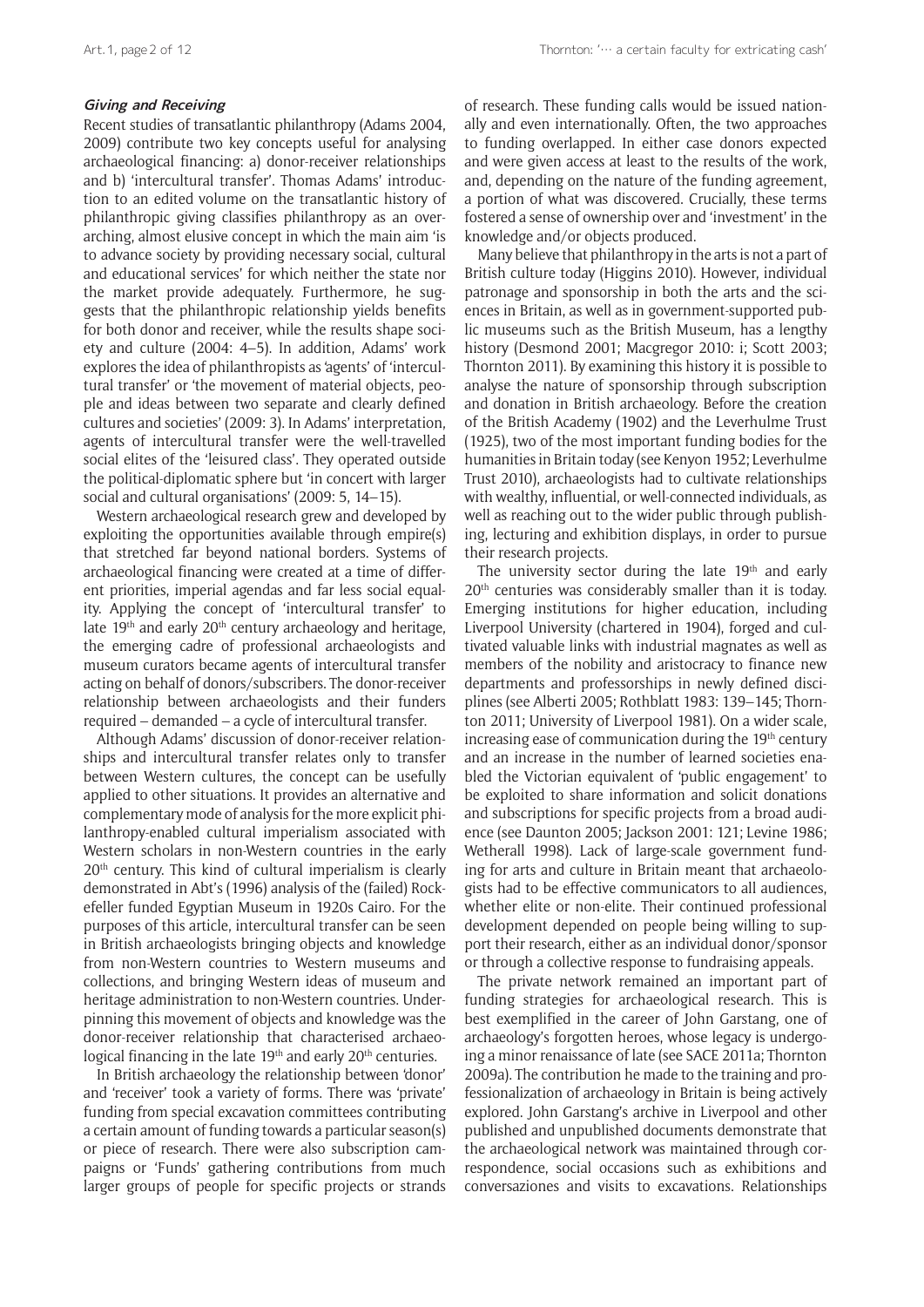were built up over the years, and sustained through regular contact. With the support of the private network, archaeologists could distance themselves from governmental structures, while using the funding to create a more substantial role for archaeology within a politicaladministrative context (Thornton 2011).

#### **Collective Sponsorship through 'Funds': Britain Goes Exploring**

Excavation committees were a regular feature of British archaeology. Local county archaeological societies and non-local organisations such as the Society of Antiquaries of London, the Royal Archaeological Institute and the British Association of Archaeologists dominated the research landscape in UK-based archaeology (see Briggs 2007; Freeman 2007: 73–91, 238–301; Levine 1986; Wetherall 1994, 1998). With a proliferation of newspapers and increasing literacy during the mid to late 19<sup>th</sup> century, the press became a useful tool in marketing and promoting archaeology to the public (see Bacon 1976; Lee 1976: 34; Thornton 2011; Waller 2006: 3). The use of the press in fundraising for archaeological excavations can be traced to at least the late 1850s. At this time Thomas Wright sent appeals to *The Times* to gather funds for excavations at Roman Uricomium in Wroxeter, Shropshire (see Wetherall 1994: 10–11 Wright 1859a, 1859b; *The Times* 1860)<sup>1</sup>. *The Times*, with its elite readership and national coverage, brought these fundraising efforts to the attention of subscribers and donors with money to devote to British society's cultural enrichment (Lee 1976: 34; Boyce 1978: 22–23; Thornton 2011; *The Times* 1901a).

The mid to late  $19<sup>th</sup>$  century also saw the birth of formalized Funds in archaeology. This system of collective subscription financed excavations in a variety of locations (Thornton 2011). Committees managed the Funds, and Committee Secretaries were responsible for public communication, announcements and updates on progress. Many Funds featured in the national press supported excavations and explorations outside the UK (see **Table 1**). The overseas focus of much archaeological funding and fundraising during this period is significant. It was noticeable enough for the first Inspector of Ancient Monuments, Augustus Pitt Rivers, to write an appeal in *The Times* for the foundation of an 'English Exploration Fund' to collect public subscriptions for excavations in Britain. In his letter, Pitt Rivers' remarked bitterly that, in the proliferation of 'foreign' Funds, 'we suffer from a cosmopolitan mania that leads us to mind almost everybody's business but our own' (Pitt Rivers 1890)<sup>2</sup>.

Some Funds were similar to learned societies. The Palestine Exploration Fund, established in 1865 for research in the Holy Land, and the Egypt Exploration Fund (later Society) established in 1882 for archaeological research in Egypt, were two such Funds - both are still extant today (see Moscrop 1999; James 1982)<sup>4</sup>. Others, particularly the Asia Minor Exploration Fund, the Cyprus Exploration Fund, the Cretan Exploration Fund, the Laconian Exploration Fund and the Macedonian Exploration Fund, were associated with the British School at Athens (BSA). This

| <b>Name</b>                                  | <b>Date of Foundation</b> |
|----------------------------------------------|---------------------------|
| Palestine Exploration Fund                   | 1865                      |
| Roman Exploration Fund <sup>3</sup>          | c. 1869                   |
| Asia Minor Exploration Fund                  | 1882                      |
| Egypt Exploration Fund                       | 1882                      |
| Cyprus Exploration Fund                      | 1887                      |
| Cretan Exploration Fund                      | 1899                      |
| Laconia Exploration Fund                     | 1906                      |
| Byzantine Research and Publi-<br>cation Fund | 1909                      |
| Macedonian Exploration Fund                  | 1911                      |

**Table 1:** Funds for British archaeology overseas in the late  $19<sup>th</sup>$  - and early  $20<sup>th</sup>$  -centuries.

Hittite Research Fund 1911

Athens-based organisation gave students the opportunity to acquire excavation and archaeological research experience. Its student body was made up predominantly made up of Oxbridge students and supported by Oxbridge fellowships and studentships. However, the Royal Institute of British Architects (RIBA) and the Royal Academy (RA) also supported travelling studentships: RA and RIBA artists and architects also benefitted from the BSA (see Gill 2011, 2012; Macmillan 1906; Thornton 2011).

George Macmillan was a key figure in the foundation and maintenance of these Funds. By day responsible for archaeology and classics titles at his family's renowned publishing house, Macmillan & Co., he served as secretary and/or treasurer for numerous groups. In articles on the history of the BSA and the Hellenic Society, he outlined the scope and research projects of many of the Funds (Macmillan 1910/1911, 1929; *The Times* 1936; Van Arsdel 2007). The Asia Minor Exploration Fund pre-dated the BSA's foundation by several years. It was the descendant of a prior plan to establish a British School in Smyrna. There, prospective archaeologists would be able to break new ground (literally) away from the already established French, German and American Schools in Athens (see Sayce 1923: 172–173; Thornton 2011). The classical scholar William Mitchell Ramsay explored sites in Asia Minor in the early 1880s with the Fund's support. The Smyrna plan ultimately came to nothing. As others have shown, expert manoeuvring by key individuals on the Hellenic Society's Council ensured that a location in Athens was found. The British School at Athens eventually came into being in 1886 (see Gill 2002, 2008, 2011; Stray and Beard 2005). From 1895 it received a small grant of £500 from the Treasury. Beyond that sum it survived on subscriptions and donations.

Excavations abroad could cost hundreds to thousands of pounds over multiple seasons, necessitating a constant stream of communication with the public. Subsequent Funds associated with the BSA were established to drive archaeological research into diverse geographical areas and prehistoric or historic periods<sup>5</sup>. The Cyprus Explora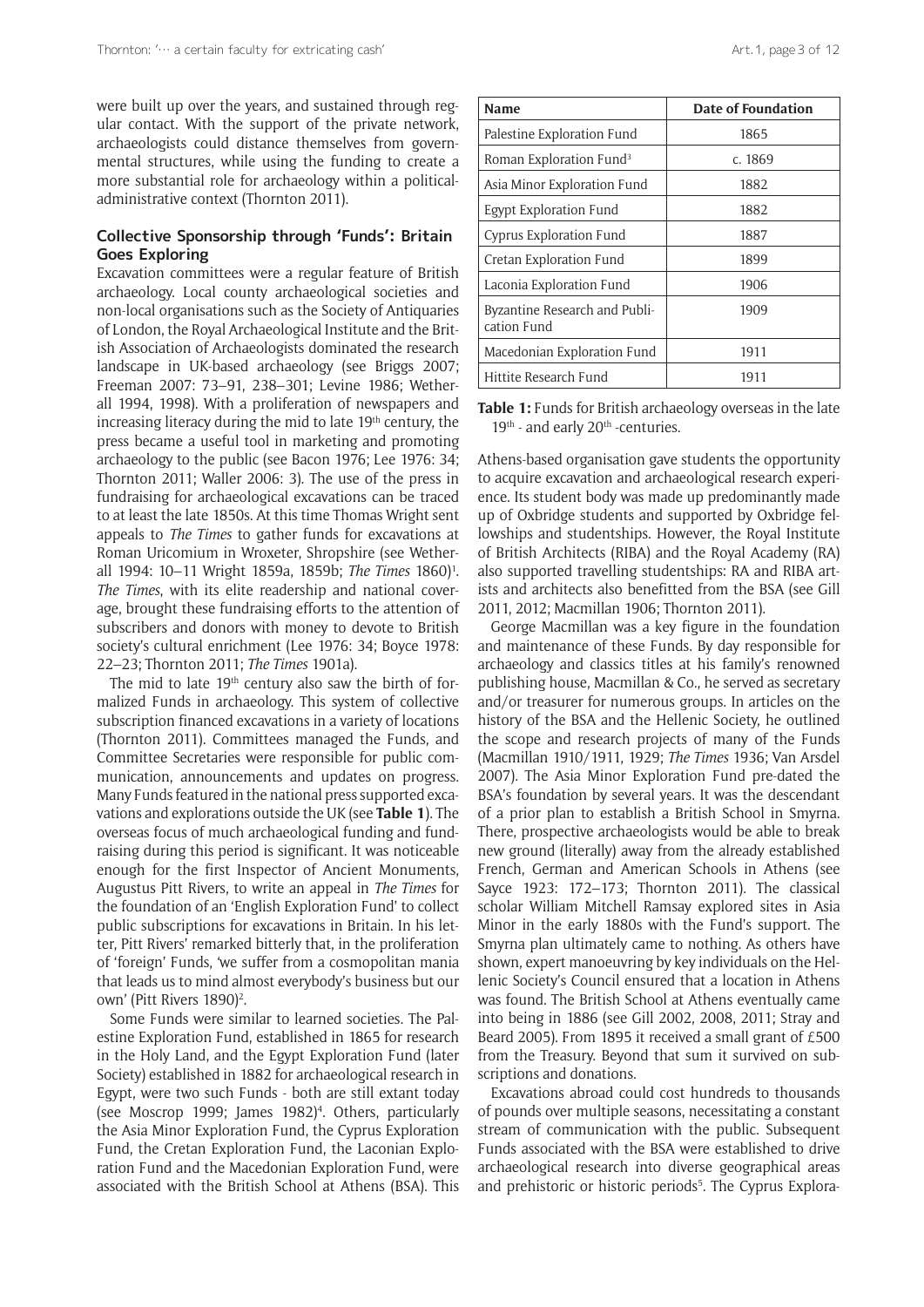tion Fund for example, drawing together funding from the Hellenic Society, the British School at Athens and the Universities of Oxford and Cambridge, provided money for three early BSA students to undertake excavations on the island, under British administration since 1878 (see Gill 2011: 157–164; Thornton 2011)<sup>6</sup>.

Scholars and more 'professional' men with links to publishing, banking and finance (such as Macmillan, Walter Leaf and John Lubbock) dominated Fund Committees. Both Cambridge and Oxford University and individual Oxbridge colleges provided subscriptions, along with a host of individual, organisational and even corporate subscribers such as Macmillan & Co. (see Gill 2011: 70–73)<sup>7</sup>. The Society of Antiquaries, the Hellenic Society, the British Academy and the British Association are all included on excavation subscription lists (Thornton 2011). For example, a 1903 subscription call for the Cretan Exploration Fund in the *Times* noted that its subscribers already included the Society of Dilletanti, Brasenose and Magdalen Colleges at Oxford, two private individuals and a group of tourists on a steamship aptly named *Argonaut* (Macmillan 1903b).

Letters to *The Times* soliciting subscriptions and donations for exploration and excavation are an excellent source for understanding the way that archaeological research and the need for funding was framed to the public. For a growing number of trained excavators largely dependent on non-governmental sources of money, these funding calls were the lifeblood of research. Sympathetic editorials often accompanied them, showing the importance of newspaper owners and editors in sustaining archaeological research (e. g. *The Times* 1901b). These close relationships were solidified in gentlemen's clubs, the Athenaeum being one of the most important. Its Pall Mall address occasionally appears, a stamp of authority and legitimacy, on subscription calls and comments and reports published *The Times* (see *The Times* 1901a; Thornton 2011)<sup>8</sup>.

Alongside detailed descriptions of the intellectual rigour and importance of the research, archaeology was promoted as a crucial factor in Britain's international reputation and bound up in its national and, crucially, its international identity. This identity was framed (both positively and negatively) in terms of the British tradition of personal rather than state-led support for educational/cultural work. France and Germany were both praised and reviled for their state-supported archaeological programmes. America, however, operating on a similar system of private investment and subscription, was a brother-in-arms (Thornton 2011). There was an American branch of the Palestine Exploration Fund while the Egypt Exploration Fund officers also collected subscriptions in America (see, for example, EEF 1885–86; Hallote et al 2012). Public funding calls turned into a debate on the Britain's role in archaeology internationally. Britain was staking its claim to archaeological territory. The donors and subscribers supporting this research would be doing so to boost Britain on a near-global scale. An investment in archaeology brought the world to Britain and Britain to the world – this was the cycle of intercultural transfer that archaeologists managed. Subscribers were making a personal commitment to furthering exploration and knowledge-making. Archaeologists were delivering the goods – literally and metaphorically.

In 1899 archaeologists Arthur Evans and D. G. Hogarth organised the Cretan Exploration Fund to explore sites designated to Britain on the island. This work was made possible through the permission and aid of the British High Commissioner and Prince George of Greece. Despite difficulties in raising funds in the first year due to the Boer War in South Africa, the Cretan Exploration Fund eventually obtained enough to begin work. However, financing remained precarious. According to letters sent from the Cretan Exploration Fund committee to *The Times* (phrased to induce sympathy and open wallets), Evans himself was almost solely responsible for funding the Knossos work in its first few years (Evans and Hogarth 1899, 1900; Macmillan 1902). In 1903, a potent multi-media approach was adopted. Macmillan's *Times* correspondence urged interested potential subscribers to the Cretan Exploration Fund to go to the Royal Academy's Winter Exhibition, where photographs, drawings and casts representing material found in Evans' excavations were on display (Thornton 2011). He attempted to pull at heartstrings, stating that 'a procession of 'unemployed Cretan excavators' parading Piccadilly with collecting boxes' had been suggested to him as a possible solution for the funding question (Macmillan 1903a). The Editorial accompanying Macmillan's letter laid the blame squarely on the English character and its propensity for concentrating on 'practical affairs and demand for tangible results' - a pronouncement which sounds hauntingly familiar. This practical streak, the Editorial continued, created a situation incomparable to the support given to scholarly research by other European states 'of corresponding importance' – namely, France and Germany (*The Times* 1903; Thornton 2011).

The age of the Fund continued. The Laconia Excavation Fund was instigated for explorations in Sparta and the Byzantine Research Fund and Publication Committee provided an official home for the research drawings, plans and photographs produced by BSA arts and crafts architects (see Kakissis 2009; Macmillan 1906). The Macedonian Exploration Fund was created in 1911, to explore regions still within the Ottoman Empire at that time. Led again by a committee of scholars, amongst them Hogarth and Arthur Evans, solicitations for subscriptions were framed in broad terms. Subscribers would be aiding the cause of archaeology in a 'terra incognita' – where excavators could begin to probe the history of prehistoric, classical, Byzantine and medieval periods (Anon. 1911; see also Gill 2012).

## **The Personal Touch: John Garstang and his Excavation Committees**

Public subscription Funds were a popular strategy for raising money. However, other archaeologists sought a more personal approach to collective sponsorship. John Garstang was one of the best at soliciting funds from the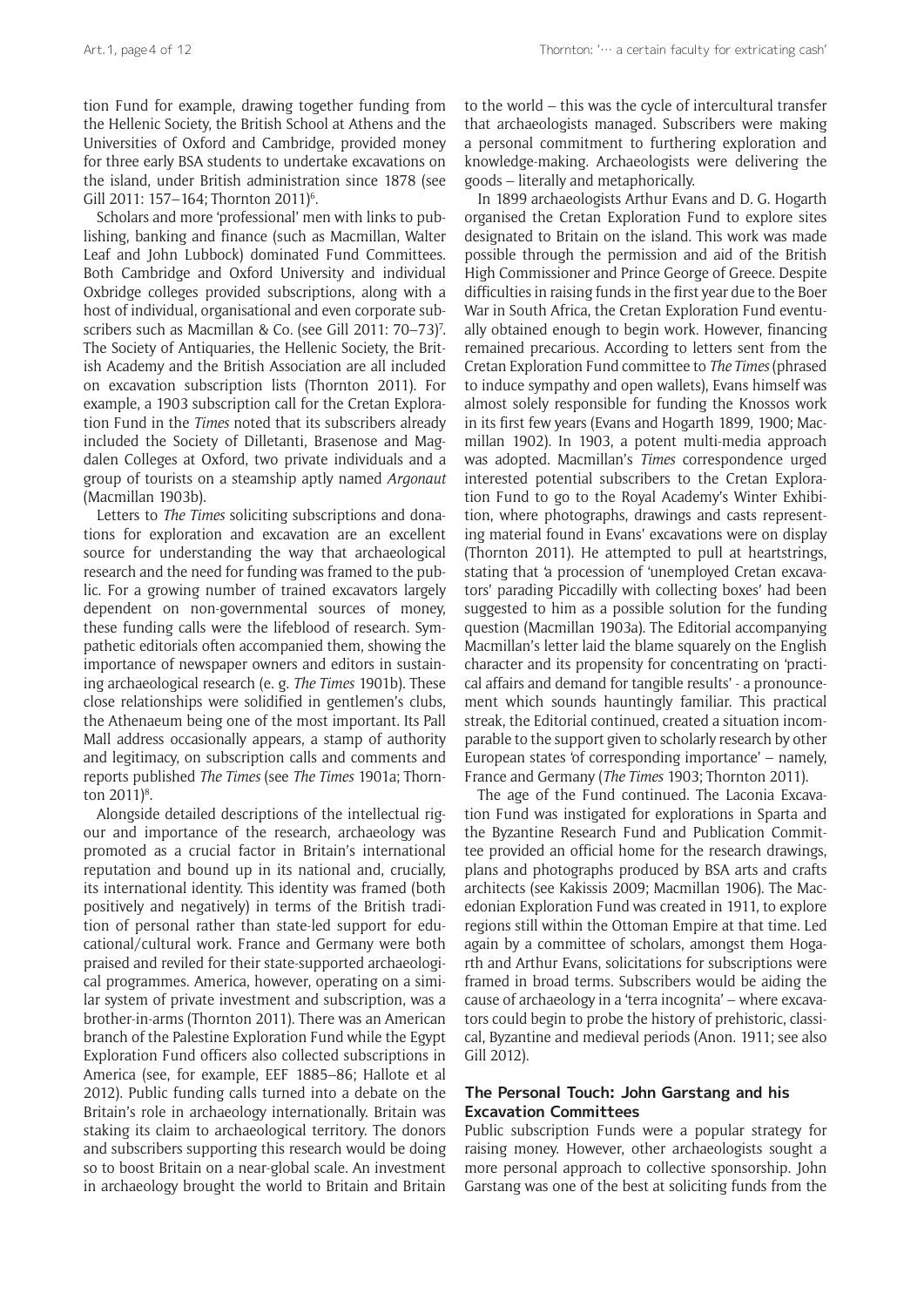wealthy. His archaeological career began while studying mathematics at Oxford in the 1890s - he excavated Roman sites in Britain with Francis Haverfield, who played a critical role in establishing Romano-British archaeology (see Freeman 2007; Gurney and Freeman 2012; Thornton 2011). Garstang's great contribution to archaeology lies in his role in establishing Liverpool University's Institute of Archaeology in 1904 - the first training facility in Britain dedicated to archaeological research. He became the University's Honorary Reader in Egyptology (1904) and then Professor of the Methods and Practice of Archaeology (1907), leading excavations in Egypt, Asia Minor, Sudan and Palestine. As the first Director of the British School of Archaeology in Jerusalem (BSAJ) between 1919 and 1926, he trained prospective British archaeologists in techniques and methods. Simultaneously as Director of the Department of Antiquities in British Mandate Palestine, he implemented antiquities legislation and oversaw the maintenance, restoration and documentation of sites in both Palestine and Transjordan (see Gibson 1999; Thornton 2009a, 2009b, 2011, 2012, forthcoming).

Garstang gathered crucial early experience in archaeological fundraising through work with Excavation Committees supporting excavations at Romano-British sites. His relationship with these Excavation Committees reflects the complex nature of this funding model. His Excavation Committees were both supportive and demanding, a fact that reflects Adams' donor-receiver concept for philanthropic giving. With an 'investment' secured, archaeologist-receivers were beholden to sponsor-donors. This debt covered both objects and interpretation.

On a practical level, as evident already in the Boer War's effect on excavations in Crete, support could depend on the political and economic circumstances of the time. Given the size of these Excavation Committees, such events could have a disastrous effect on excavation finances (and consequently excavation activities and results) over multiple seasons. The Committee supporting Garstang's excavations at Ribchester was similarly hit by other claims on its finances during the 1900 season, including the Boer War Relief Fund, poor conditions for trade and Indian famine. The personal nature of the 'contract' between Excavation Committee and archaeologist in this sense also meant that sustaining a positive and productive relationship was crucial to future research plans (Thornton 2011).

Garstang extended his range of contacts after working as a student on the archaeologist Flinders Petrie's Egyptian Research Account (also funded through subscription)<sup>9</sup>. Garstang began corresponding with Martyn Kennard, one of Petrie's patrons. In 1902, he also attempted to solicit funds from the American archaeologist James Henry Breasted, who had developed useful connections with American industrialists (Thornton 2011). With a doctorate in Egyptology from the University of Berlin, Breasted was a popular Extension lecturer and Instructor in Egyptology at the University of Chicago. He also held the post of Assistant Director and curator of the University's Haskell Oriental Museum, which had opened in 1896. The Museum's acquisitions already included objects from

Flinders Petrie's excavations in Egypt. As Jeffrey Abt (2012) has noted, almost from the outset Breasted was an important player in funding both American and British archaeological research. Unfortunately for Garstang, his attempts were unsuccessful on this occasion. Breasted indicated that American funds were being diverted from Egypt to Mesopotamia (Thornton 2011).

He had more success closer to home. Among Garstang's key contributors were Britain-based industrialists, particularly Henry Wellcome, the American-born, London-based pharmaceutical magnate; William Hesketh Lever, the manufacturer of Sunlight Soap who eventually endowed the Leverhulme Trust; and Ludwig Mond and John Brunner of Brunner Mond, a soda manufacturing company. Mond's patents for processes to reuse chemical waste made him a wealthy man. In 1907 Brunner, Ludwig Mond's son Robert Mond, and Martyn Kennard became part of the Committee funding Garstang's excavations of Hittite remains at Sakje-Geuzi (modern Turkey). By 1911 the Committee formulated a public subscription appeal as the Hittite Research Fund (see Gurney and Freeman 2012; SACE 2011b; *The Times* 1911; Thornton 2011; Thomas 1992). Garstang had by this time acquired a reputation of having '… a certain faculty for extricating cash …' (Linton-Smith 1907; Thornton 2011)<sup>10</sup>.

With the establishment of a British controlled administration in Sudan in 1899, archaeologists eagerly sought what they dubbed 'a new field' for research. Garstang assembled annual Committees of industrialists and museum curators for excavations at Meroe, which he conducted between 1909 and 1914. He noted in correspondence that his committees were gathered 'ad hoc' rather than being a standing group. Some Committee members were recruited at Meroe during excavation visits. One of his most generous Meroe sponsors was Robert Mond, already a financial contributor to Garstang's excavations in Egypt and Asia Minor (Garstang, n. d., 1910; Thornton 2011).

The Meroe excavations are a notable example of the nature of the donor-receiver relationship. Garstang's initial 'contract' emphasised the acquisition of antiquities, a normal practice during this period. It was a *contract* – not a 'gentlemen's agreement'. Garstang operated his excavations on a business model. Each contract had to be signed. A given 'share', as the investment was called, was proportional to the sum subscribed. When the Meroe excavations did not yield the amount of antiquities needed to match the shares obtained, the Excavation Committee (and particularly Robert Mond, one of the chief subscribers) specified that their funds, now termed 'donations', should go towards site preservation. In negotiations with the Sudan Government for continued permission to work at Meroe, Garstang and his committee placed added emphasis on the site being opened to tourist traffic (Thornton 2011). These discussions reflect the cycle of intercultural transfer highlighted above as evolving from the donor-receiver relationship. Garstang's Committees sought and were given control over the excavations 'products' and dictated the terms on which their funds were to be used.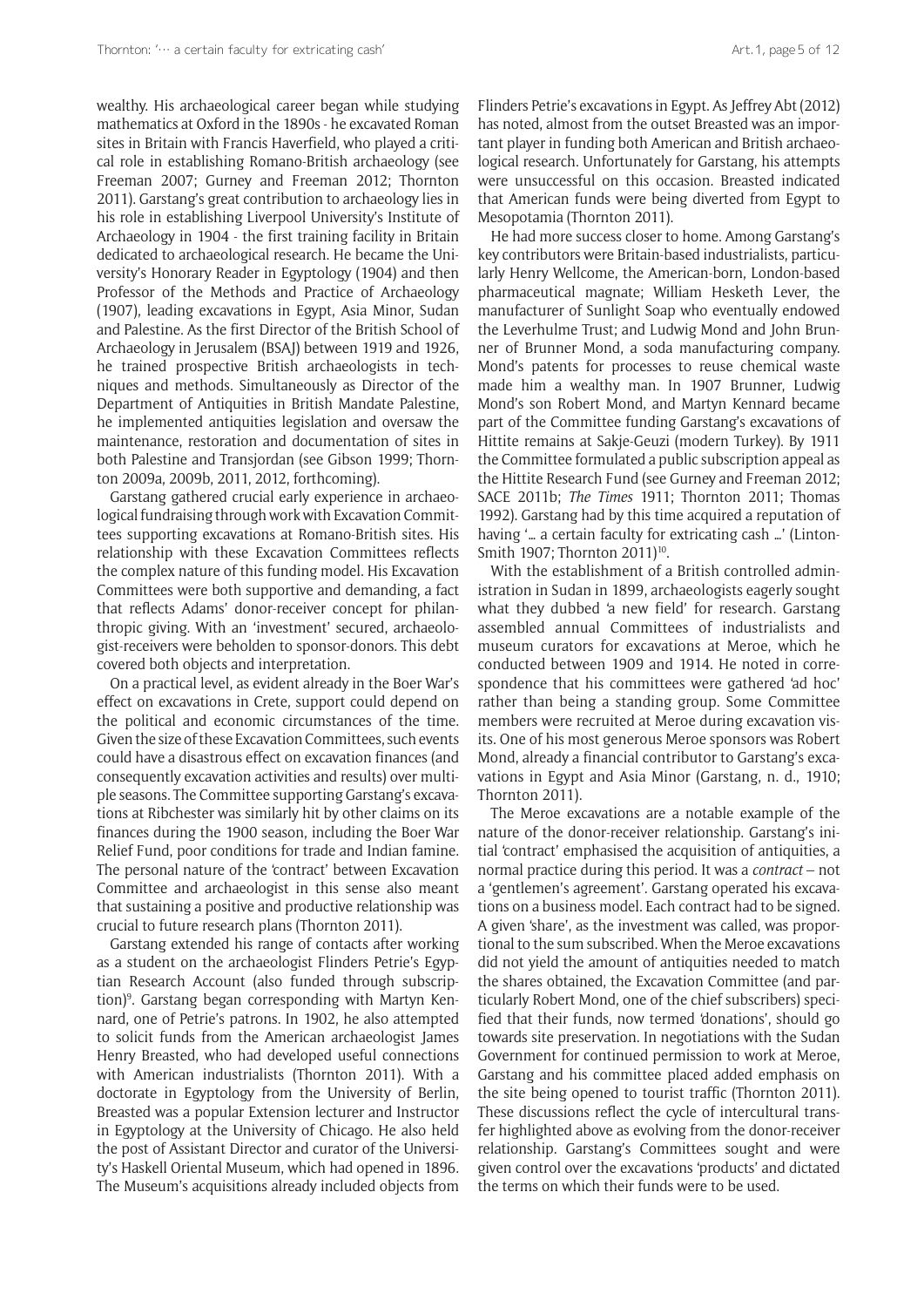The division of objects at the end of excavation could be protracted. Garstang was under pressure from his Committees to stick to contract. On the other hand, while it was unable to support research financially, the Sudan government hoped to encourage research and indirectly the prestige it brought. Its nascent 'Archaeological Section' (managed by the Education Department) was made up of British officials working for other government departments. None of them were trained archaeologists, but all of them had had a classical education at public schools and Oxbridge. The unpaid antiquities conservator, acting as middle-man between Garstang and the Sudan Government, was Peter Drummond, a surveyor and mathematics instructor at Gordon College Khartoum. The Sudan government was anxious to retain some excavated objects in situ or transport them to the small Museum at the College (Thornton  $2011$ <sup>11</sup>. With the backing of his Committee, Garstang obtained an increasing amount of control over the management of Meroe from the government. Eventually, Garstang was appointed Honorary (unpaid) Advisor on Antiquities in the Sudan, announced formally in *The Times* in June 1914 (Thornton 2011; *The Times* 1914).

Garstang's appointment was not without controversy. Some Sudan officials were concerned about the fact that Garstang's support came from private individuals and museums. In this battle between old guard and new order, the real issue at stake was archaeology as gentlemanly pursuit versus a new modern professional science, and business elite versus social/political elite<sup>12</sup>. The correspondence between Garstang and the Sudan government officials suggests that they felt Garstang's credentials and his financers bore unmistakable traces of 'trade', in the unspoken but very potent terms of the British class system. Garstang was operating on behalf of a new university – Liverpool - with its commitment to civic (non-elite) professional education. Nonetheless, Garstang's appointment was ultimately based largely on the strength of his connections to generous donors, the promises of their continued support for Sudan excavations and further investment in tourism infrastructure through the creation of a purpose built museum (Currie 1914; Thornton 2011).

Like Flinders Petrie and the Egypt Exploration Fund, Garstang held annual exhibitions of excavated material each summer – an 'exhibition season' to take advantage of the annual influx of well-connected men and women in town for the 'London season' and its balls and parties, private views, lectures and other social occasions. He made sure that the public coming to see his exhibitions knew exactly who was supporting his excavations, including a list of Excavation Committee members in a prominent position on the frontispiece of his short exhibition catalogues, much in the same way that museums today advertise their corporate sponsors (Garstang and Phythian Adams 1914; Thornton, in preparation; Thornton 2011). Garstang's supporters also included members of the aristocracy and political figures as patrons (rather than subscribers). These individuals did not contribute financially in the same way as the Excavation Committees. Instead, they allowed their names to appear in association with the work for promotional purposes, and visited the excavations and exhibitions to give the work their blessing. In the end, the personal relationship between Garstang and his excavation Committees was a mutually beneficial one – both archaeologist and Excavation Committee members gained political, social and cultural standing through the products of research.

#### **Consolidation Begins**

At the turn of the  $20<sup>th</sup>$  century, new organizations began to change the way that British archaeology was financed. The first of these was the British Academy, founded in 1902 (see Drayton 2005; Kenyon 1952; Wheeler 1970). Over the course of its first 50 years, largely due to its Honorary Secretary Israel Gollancz, Professor of English at King's College London, the Academy accumulated a number of endowed lectures, research funds and prizes to support scholars and institutions. Many of the donors were from the Mond family - personal connections of Gollancz. As discussed previously, the Monds were well ensconced as one of Garstang's most valuable financial supporters (see Goodman 1982: 84; Hyamson and Baker 2006; Kenyon 1952)<sup>13</sup>.

At the end of the First World War, the British Academy played a role in managing Britain's role in post-war international archaeology. Key British Academy fellows helped to develop Antiquities law for the parts of the former Ottoman Empire that had come under British control – namely Palestine, Transjordan and Iraq (Gibson 1999; Kenyon 1952: 23–24). Eventually, in 1924, the Academy received its own government grant. With this and the other funds accumulated previously it supported individual and institutional archaeological work both nationally and internationally (Kenyon 1952: 26–27).

The British School of Archaeology in Jerusalem, founded in 1918 with coordinating efforts by the key individuals in the British Academy, the Foreign Office and the Palestine Exploration Fund, is a useful example of the post-war developments in archaeological financing. Through examining its archives and published reports, it is apparent that funding models from the pre-war era were still in place in the interwar period - particularly university subscriptions, and individual subscriptions and donations<sup>14</sup>. As the British School at Athens and the British School at Rome had been, the BSAJ was supported by small grants of between £200 and £500 from the Foreign Office and the Treasury but kept mainly solvent through subscriptions and donations (Gibson 1999; Thornton 2011).

The School's Executive Committee also planned to approach emerging foundations and trusts. Specifically, BSAJ records show that the Pilgrim Trust and the Rockefeller Foundation were to be targeted to support the School's activities (BSAJ 1927a, 1930; Pilgrim Trust 2012; Rockefeller Foundation 2012). Both were connected to the Standard Oil fortune that John Davison Rockefeller and his partners amassed. The son of one of Rockefeller's partners, philanthropist Edward Stephen Harkness, founded the Pilgrim Trust in 1930. With Harkness' backing, the Pilgrim trust allowed a British board of trustees to provide funding for a variety of projects (Fox & Meldrum 2000; Rose 2000). The Rockefeller Foundation was one of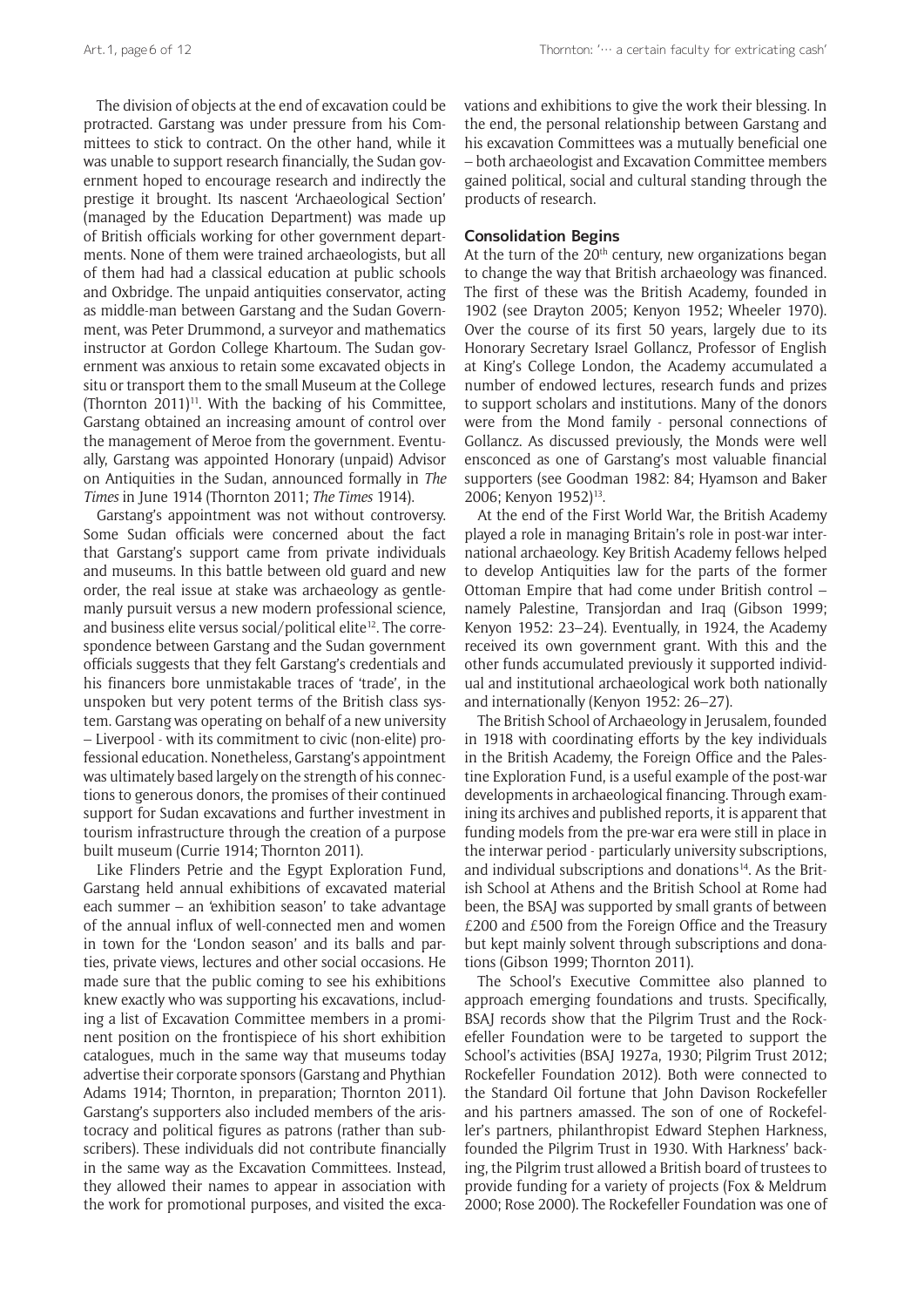a number of funding bodies set up by John D. Rockefeller Jr in the early  $20<sup>th</sup>$  century. As Fisher discusses, philanthropic foundations like the Rockefeller Foundation played an important role in maintaining and increasing cultural power and influence on society. They drove the relatively modern thirst for scientific approaches to the humanities. Crucially, he observes that they also served to mask individual contributors behind a complex management structure of boards of trustees and administrators (Fisher 1983: 206–208). This represents the beginning of the shift in funding models - a break in the direct donorreceiver relationship and the introduction of a new middle-man – the trust or board.

In addition, international and inter-institutional collaborations proved extremely valuable for BSAJ excavations. This includes work at Ophel (jointly undertaken by the BSAJ and the Palestine Exploration Fund with support and publicity from *The Daily Telegraph*), Jerash (BSAJ and Yale University) and Samaria (BSAJ, Harvard University and the Hebrew University of Jerusalem) (see Gibson 1999; Thornton 2011). These collaborations also highlight the continuing role of American support in British archaeological research.

It is clear in this inter-war period that the financial structures had to adapt to changing times – methods that worked before the war were no longer considered viable. In 1928 Mond himself expressed doubts about the efficacy of 'newspaper propaganda', and by the-mid 1930s, the School was well aware that this patchwork model of funding was no longer to be relied on, due to the changing priorities of the public (BSAJ 1928; Thornton 2011, 2012).

With the end of the Second World War came a new (financial) dawn – but one that again carried with it the underlying structures of an earlier age. Mortimer Wheeler's 1970 history of the British Academy is an acerbic commentary on the functionality of the early Academy that has lost none of its bite. However, while he denounces the elitism inherent in the old guard personal networks, his narrative highlights his own continual exploitation of networks in financing humanities research. The Athenaeum club remained the setting for plotting the 'revolution' of the post-war British Academy – 'day by day, after lunch' (Wheeler 1970: 2–3, 7, 9). This revolution began in 1949, when the British Academy assumed control over distribution of the small government grants previously given separately to archaeological institutions such as the British Schools at Athens, Rome and Jerusalem, in addition to managing its own grants. No more would societies and institutions receive independent hand-outs from the Treasury in the manner to which they had been accustomed, however hard fought those hand-outs had initially been (Kenyon 1952: 30–31).

#### **Discussion**

This paper addresses financing archaeology, and (more broadly) the humanities and culture, in both the past and the present. It is important to emphasise that there is no black and white picture of financing. As this paper has shown, by mid-20<sup>th</sup> century there was a general shift from individual and collective giving to funding managed

by organisations and trusts. However, individual donors still have their part to play in supporting archaeology and culture (Higgins 2012).

In the past, British archaeologists made a greater contribution to public understanding of the past because it was an inextricable part of their funding model. Archaeologists, as agents of intercultural transfer, enriched Western knowledge of other parts of the world. Because of this cycle of intercultural transfer Western archaeologists were subsequently able to continue research in other parts of the world. It became the building block for archaeology's evolution to the discipline we know today. For better or worse, the cycle also brought systems of management, administration and display developed in Western contexts to (then) Western-controlled non-Western societies that remain in place to this day.

Viewing archaeologists as agents of cultural transfer is not unproblematic. Western archaeologists during this period were working within an imperial system – where decisions about antiquities were made by the administration in charge, and in some cases these administrations were British. Local people were excluded, marginalised or written out of the process of discovering, managing and interpreting their past<sup>15</sup>. However, research into archaeological archives shows the extent of local involvement in archaeological research (e. g. Quirke 2010). Further investigation may enable the extent of non-Western engagement in archaeology and participation in the cycle of intercultural transfer to be re-evaluated.

This paper has also examined archaeological funding on both a national and an international level. These themes provide fruitful areas of research for analysing how archaeology as a form of cultural pursuit and the money that underpinned archaeological research fit into international relations and diplomacy. Demoule (2010) has noted two 'world views' to funding culture in Western society – 'Anglo-Saxon', in which private enterprise complements and enhances the state, and Continental, in which the state (until recently) played a primary role. New studies on philanthropy are beginning to interrogate and complicate this picture with comparative research that highlights both the differences and interconnections between contrasting approaches (see, for example Borgmann 2004). As noted above, France and Germany were both viewed with suspicion (mixed perhaps with feelings of envy) for their government – sponsored programmes for archaeological research. However, funding in the late 19<sup>th</sup> and early 20th century age of private sponsorship was international. British archaeologists such as John Garstang had funding from a group of museum curators and specialists from around the world as well as the Britain-based industrialists already discussed. These connections enable us to interrogate collaboration and competition in archaeology, particularly when viewed against the acquisition of 'soft power' – the use of 'culture' for national or political aims (see Nye 2008). This will prove particularly relevant in considering archaeological work in the areas in areas that came under British control in the Middle East in the interwar period.

In Britain, studying the ways in which archaeology was financed in the past clearly demonstrates the adage that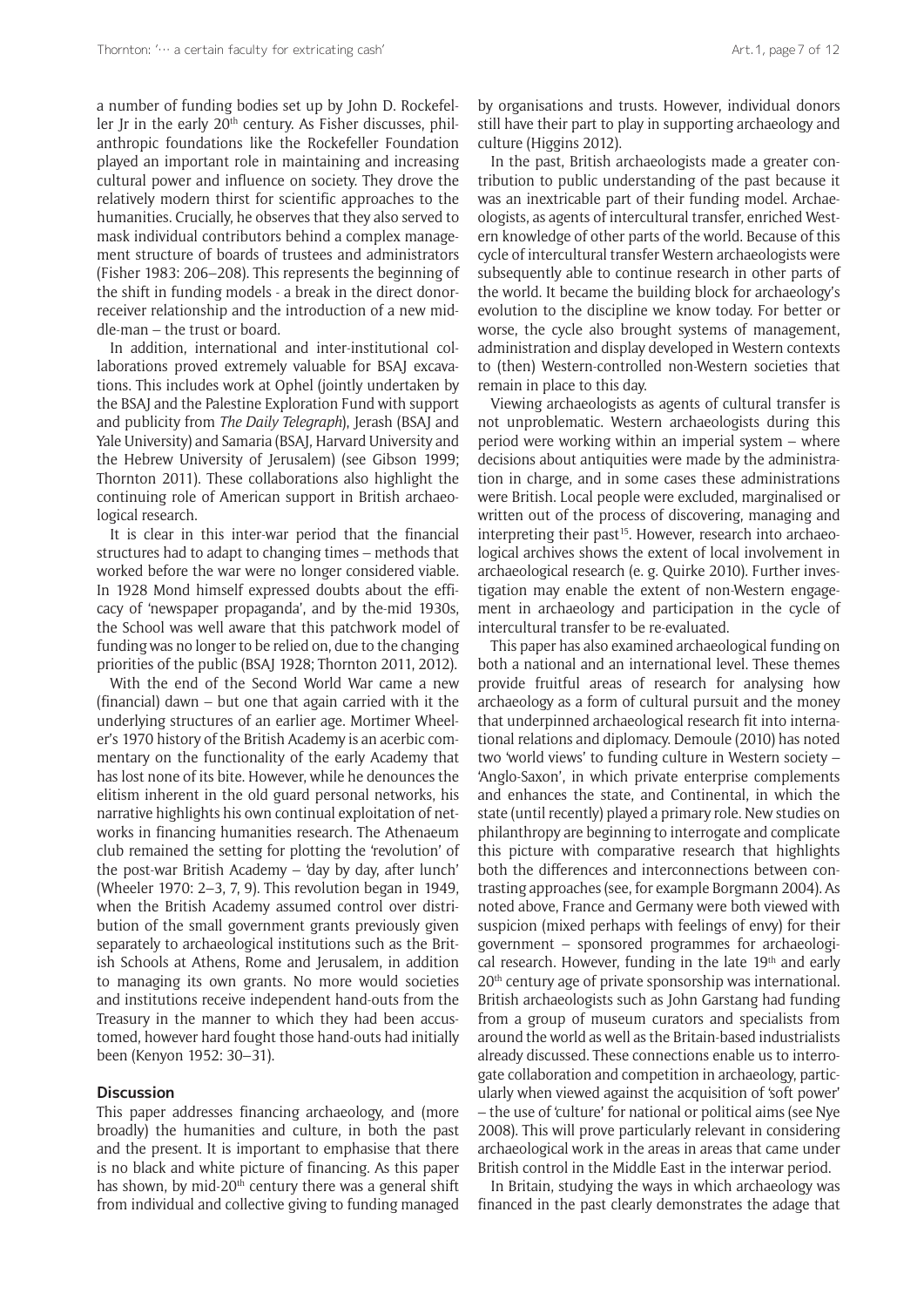'history repeats itself'. The theme of the 'British' aversion to funding research found in so many late 19<sup>th</sup> and early 20th century letters to *The Times* is echoed in current fears about the likelihood of philanthropy as an adequate source of arts and heritage funding. However, some archaeologists are now turning to the Internet to reach out to the public, initiating new donor-receiver relationships and (digital) cycles of cultural transfer. Archaeological projects such as DigVentures and the Meander Project are making collective subscription calls through web-based crowdsourcing tools and using social media to increase public awareness of (and collective financial support for) their research. DigVentures offers subscribers a range of packages, to suit every budget, aiming to facilitate 'consumption' of the archaeological experience (see DigVentures 2012; SVDigs 2011).

Echoes of the past can also be found in today's university sector. Cultural leaders have publically expressed dissatisfaction with restrictions on arts funding in favour of more practical subjects with links to industry and business (Crossick et al 2010). As this paper shows, a century ago Britain's early archaeology training organisations received little beyond occasional small government grants to sustain the research and facilities they provided for students and established scholars. Connections to industry and business, although not without its pitfalls – not least to academic reputation – were valued, and, in Garstang's case, rewarded.

While Oxbridge students had access to college and university funds to sponsor some of their work, those who went to the new redbrick universities, such as Liverpool, and students at University College London, had to depend on or find other sources of funding to sustain research and training<sup>16</sup>. These new(er) institutions influenced funding strategies, and provided posts and new museums for the first generations of trained archaeologists. A diversity of funding approaches met a diversity of archaeological needs. Most importantly, however, scholars themselves were responsible for seeking public and private funding for the next generation of students. This lack of funding engendered an innovative and persistently active approach to public engagement – the bedrock of archaeological financing during the early history of the profession.

#### **Notes**

- <sup>1</sup> Thomas Wright and Thomas Pettigrew were jointly responsible for the split of the British Archaeological Association in the 1840s and the subsequent formation of the Royal Archaeological Institute (see Wetherall 1994). For details of other Excavation committees in Romano-British archaeology, see Freeman (2007: 238–301)
- <sup>2</sup> Pitt-Rivers played an important role in Ancient Monuments Inspectorate, established in 1882 on the passing of the Ancient Monuments Act (see Champion 1996: 41). The Ancient Monuments Boards advised the Office of works on the management of archaeological sites (Champion 1996: 43). Pitt Rivers' outlined some of the chief sites he wished to see financed

through the proposed "English Exploration Fund". These included a Roman villa at Llandwit Major, South Wales, Roman remains at Richborough (later excavated by John Garstang), and Avebury and Stonehenge (Pitt Rivers 1890; Garstang 1900). By 1899 a Caerwent Excavation Fund had been set up to excavate Roman remains in Wales (see Boon 1989; *The Times* 1902). The Society of Antiquaries also organised the Silchester Excavation Fund in 1890, putting out public subscription calls for support for excavations at Silchester, near Reading. Small exhibitions were organised at the Society of Antiquaries, Burlington House, for the public to view the results of the work (see, for example *Morning Post* 1892).<br><sup>3</sup> The Roman Exploration Fund was organised by "a

- small and earnest body of Antiquarians" to research the archaeology of Rome in the same way as the Palestine Exploration Fund was beginning to research the Levant. It may have been a precursor to the British School at Rome, founded in 1905 (see Wallace Hadrill 2001; *The Times* 1869; Thornton 2011). After inauspicious beginnings due to lack of visibility in the press, John Henry Parker, then embarking on the reorganization and modernization of the Ashmolean Museum in Oxford issued a further appeal for funds in *The Times* (Macgregor 1997: 603–606; Parker 1873).
- <sup>4</sup> Whitaker's Almanack (1900) includes both the Palestine Exploration Fund and the Egypt Exploration Fund in its' "Societies and Institutions" (Whitaker 1900 [1999]: 280, 283). These Funds sit alongside The Royal Institute of British Architects, the Royal Academy, and the Society for the Protection of Ancient Buildings. This list shows that the PEF and the EEF were both well-established organisations by this date. It differentiates them from the other Funds established by 1900 that are discussed in this article, which do not appear in the list.
- <sup>5</sup> See Gill (2011) for a more detailed discussion of the regions and sites that BSA students explored between the School's foundation in 1886 and 1919. Work on some of these sites was financed through the Funds outlined here.
- <sup>6</sup> David George Hogarth, later curator of the Ashmolean Museum, and, during the First World War, head of the Arab Bureau; Ernest Gardner, eventually professor of Classical Archaeology at UCL, and Montague Rhodes James, known primarily now as a noted author of ghost stories (see Gill 2011; Thornton 2011). See Moshenska (2012) for further details on archaeology in M. R. James's ghost stories.
- <sup>7</sup> Lists of subscribers and donors to the British School at Athens appear in the BSA's *Annual* from 1895, when the School received a £500 grant from the Treasury, to the 1930s. The School's published Annual Accounts give some idea of how much donations and subscriptions mattered to the School's existence.
- <sup>8</sup> Overlapping memberships in learned societies and gentlemen's clubs are further discussed in Thornton (2011).
- The Egyptian Research Account was a precursor to Petrie's British School of Archaeology in Egypt (BSAE).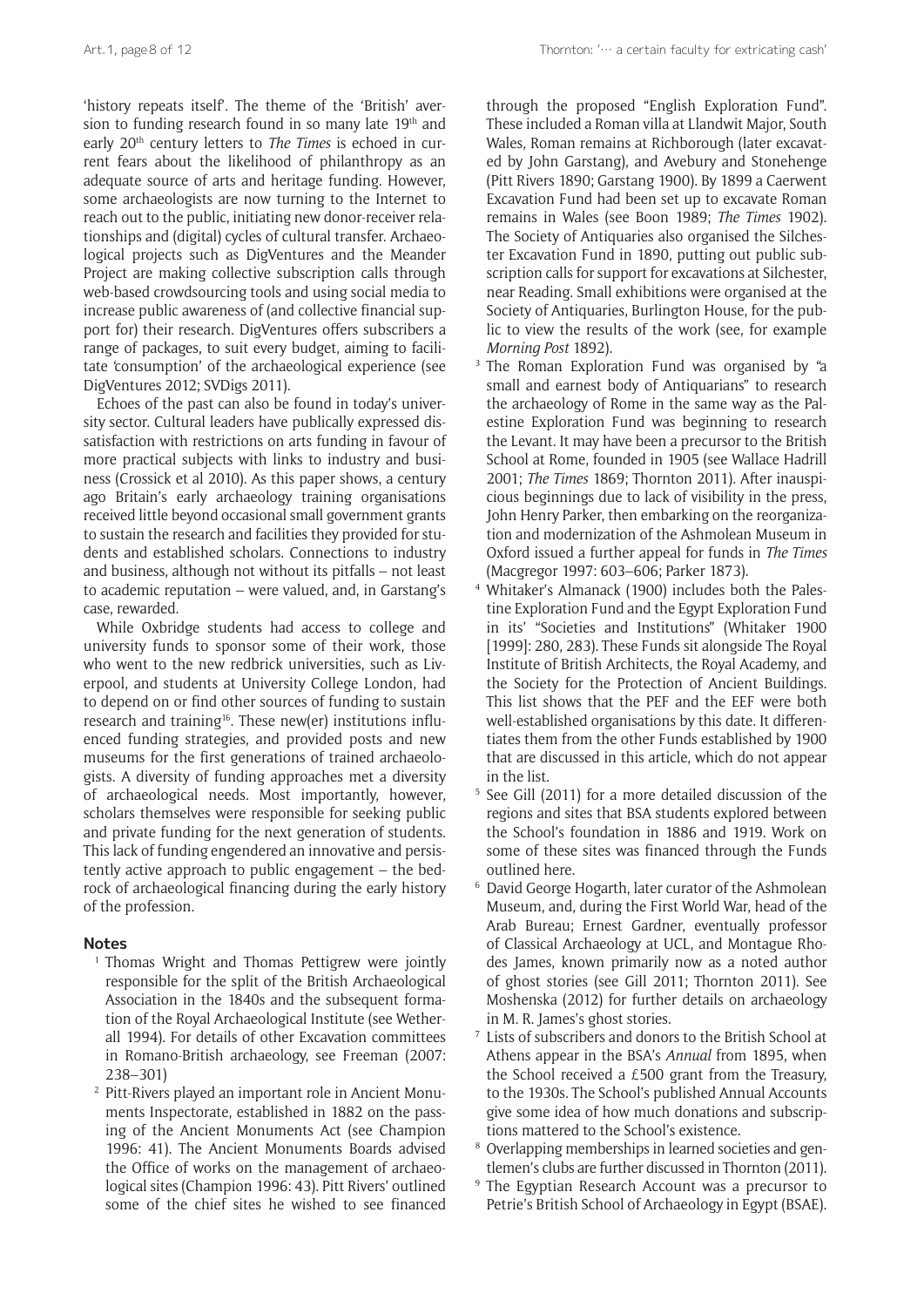The BSAE began in 1905, and was based at University College London, where Petrie was Edwards Professor in Egyptology. The School never had an official office other than at UCL, but many well-known Egyptologists received training at BSAE excavations in Egypt

- (Thornton 2011).<br><sup>10</sup> Thanks are due to Professor Steven Snape and the Garstang Museum of Archaeology, University of Liverpool for permission to quote from the Garstang archive.
- $11$  This museum was called the "Economic Museum" by 1914. Archaeological, ethnographic and geological specimens were held there. Garstang and his excavations at Meroe were also featured in tourist manuals
- (e. g. Baedeker 1914: 422, 428; Thornton 2011). 12 Adams (2009: 89) notes this "civil war" between old money and new money (in this case, in an American context) in his discussion of philanthropy and cul-
- tural institutions.<br><sup>13</sup> After his death, Ludwig Mond's widow Frida established several lecture endowments for English literature and poetry; Ludwig Mond's niece Constance Schweich established the well-known "Schweich Lectures" on Biblical archaeology. Frida Mond's friend Henrietta Hertz, aunt of Gollancz's wife Alice, endowed a further lecture series, while Angela Mond, another family member, also endowed a lecture series (Hyamson and Baker 2006; Kenyon 1952: 17–18; KCL 2012; Goodman 1982: 68).<br>Minutes of the School's Executive Committee meetings
- detail some of the donations received by the school over its early history. Robert Mond, whose financial support provided vital injection of ready cash into the School's coffers, was a regular donor. Other individual donors supplied funding for particular projects – after the sensational discovery of the Galilee Skull by Francis Turville-Petre in 1925, donations for prehistoric cave research were received from the Anglo-American peer Lord Astor and Jerash excavations were supported by a "Henry J. Patton of Chicago" (BSAJ 1926; BSAJ 1927b, 1929). BSAJ Annual Reports sent to the Treasury and now available in the National Archives show that subscriptions and donations were obtained both in London and in Jerusalem (see OT 1920–1926).
- See, for example, Reid (2002) for a discussion of the systematic exclusion of Egyptians from archaeological excavation, training and education and promoting their own interpretations of their past in museums and conferences.
- <sup>16</sup> It is important to note, however, that before 1920 graduates were entirely male – funding for Oxbridgeeducated females has another history (see Shankland 2004: 42).

## **References**

- **Abt, J** 2012 *American Egyptologist: The Life of James Henry Breasted and the Creation of the Oriental Institute*. Chicago, IL: University of Chicago Press.
- **Abt, J** 1996 The Breasted-Rockefeller Egyptian Museum Project: Philanthropy, Cultural Imperialism and National Resistance. *Art History* 19(4): 551–572.
- **Adams, T** (ed.) 2004 *Philanthropy, Patronage and Civil Society: Experiences from Germany, Great Britain, and North America*. Bloomington, IN: Indiana University Press.
- **Adams, T** 2009 *Buying Respectability: Philanthropy and Urban Society in a Transnational Perspective, 1840s to 1930s*. Bloomington, IN: Indiana University Press.
- **Alberti, S** 2005 Civic Cultures and Civic Colleges in Victorian England. In: Daunton, M *The Organisation of Knowledge in Victorian Britain*. Oxford: Oxford University Press. pp. 337–356.
- **Anon** ["Our Correspondent on the Balkan Peninsula"] 1911 Archaeological Research in Greece. *The Times*, 31 July, p. 3.
- **Asthana, A** and **Williams, R** 2010. Growing outcry at cuts to arts and humanities. *The Guardian* [Online] 28 February 2010. Available at: [http://www.guardian.](http://www.guardian.co.uk/education/2010/feb/28/outcry-threat-cuts-humanities-universities) [co.uk/education/2010/feb/28/outcry-threat-cuts](http://www.guardian.co.uk/education/2010/feb/28/outcry-threat-cuts-humanities-universities)[humanities-universities](http://www.guardian.co.uk/education/2010/feb/28/outcry-threat-cuts-humanities-universities) [Last accessed 29 July 2012].
- **Baedeker, K** 1914 *Egypt and the Sudan: Handbook for Travellers*. Leipzig: Karl Baedeker. Available at [http://ar](http://archive.org/stream/egyptandsdnhand00firgoog#page/n10/mode/2up)[chive.org/stream/egyptandsdnhand00firgoog#page/](http://archive.org/stream/egyptandsdnhand00firgoog#page/n10/mode/2up) [n10/mode/2up](http://archive.org/stream/egyptandsdnhand00firgoog#page/n10/mode/2up) [Last accessed 19 May 2013]
- **BIS** [Department of Business, Innovation and Skills]. 2010. *Securing a Sustainable Future for Higher Education: An Independent Review of Higher Education Funding and Student Finance*. Available at [http://www.bis.gov.uk/](http://www.bis.gov.uk/assets/biscore/corporate/docs/s/10-1208-securing-sustainable-higher-education-browne-report.pdf) [assets/biscore/corporate/docs/s/10-1208-securing](http://www.bis.gov.uk/assets/biscore/corporate/docs/s/10-1208-securing-sustainable-higher-education-browne-report.pdf)[sustainable-higher-education-browne-report.pdf](http://www.bis.gov.uk/assets/biscore/corporate/docs/s/10-1208-securing-sustainable-higher-education-browne-report.pdf) [Last accessed 29 July 2012].
- **Boon, G C** 1989 Archaeology through the Severn Tunnel: The Caerwent Exploration Fund, 1899–1917. *Transactions of the Bristol Gloucestershire Archaeological Society* 107: 5–25.
- **Borgmann, K** 2004 "The Glue of Civil Society": A Comparative Approach to Art Museum Philanthropy at the Turn of the Twentieth Century. In: Adams, T *Philanthropy, Patronage and Civil Society: Experiences from Germany, Great Britain, and North America*. Bloomington, IN: Indiana University Press. pp. 34–54.
- **Boyce, G** 1978 The Fourth Estate: the reappraisal of a concept. In Boyce, G et al *Newspaper history: from the 17th century to the present day*. London: Constable & Co. pp. 19–40.
- **Briggs, S** 2007 Prehistory in the Nineteenth Century. In Pearce, S *Visions of Antiquity: The Society of Antiquaries of London 1707–2007*. London: Society of Antiquaries. pp. 227–268.
- **BSAJ** [British School of Archaeology in Jerusalem]. 1926. Meeting of the Council. [MSS] BSAJ Minute Book 1: 1918–1960, 21 May. London, Palestine Exploration Fund archives.
- **BSAJ** [British School of Archaeology in Jerusalem]. 1927a. Meeting of the Council. [MSS] BSAJ Minute Book 1: 1918–1960, 17 October. London, Palestine Exploration Fund archives.
- **BSAJ** [British School of Archaeology in Jerusalem]. 1927b. Meeting of the Council. [MSS] BSAJ Minute Book 1: 1918–1960, 20 December. London, Palestine Exploration Fund archives.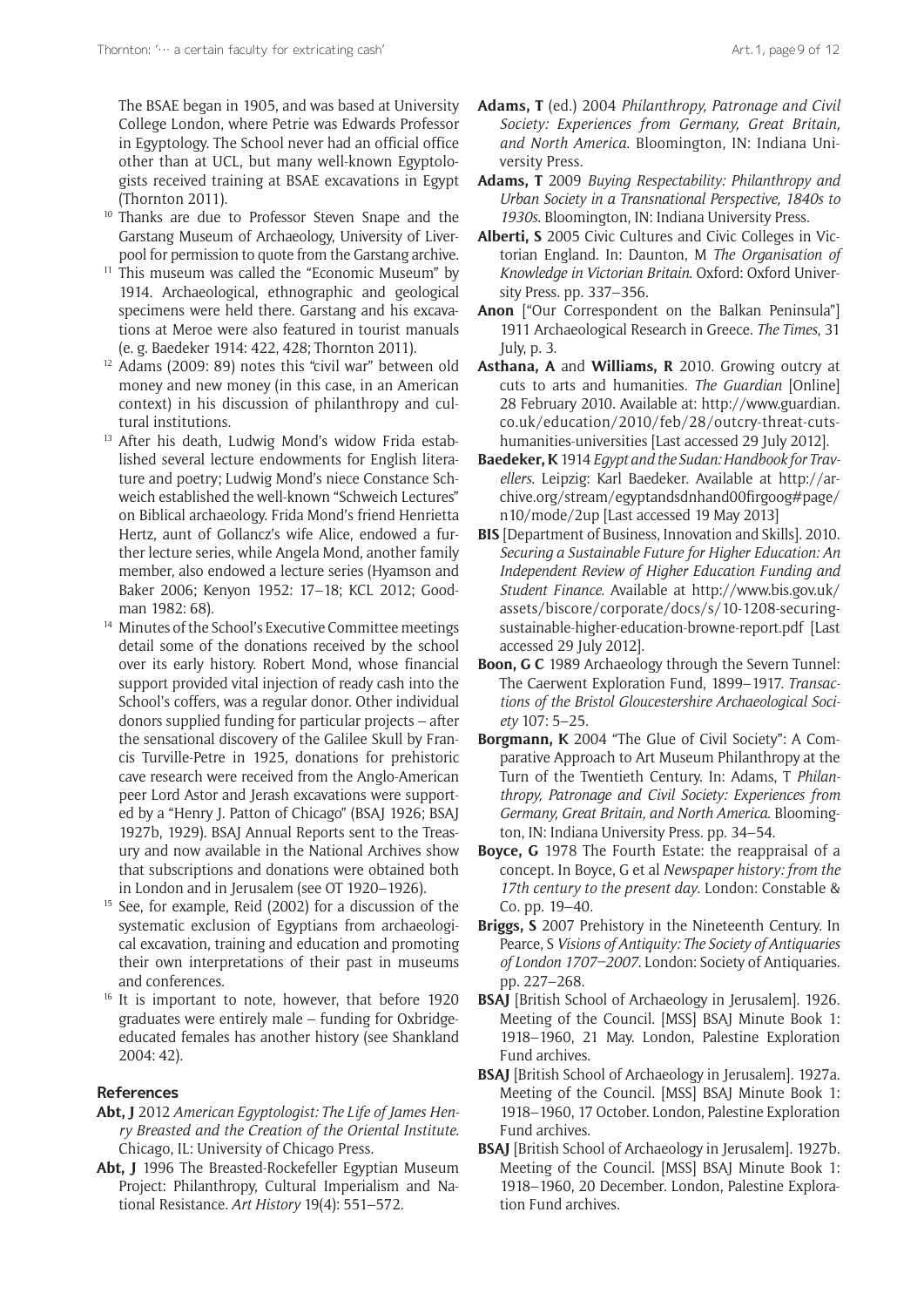- **BSAJ** [British School of Archaeology in Jerusalem]. 1928. Meeting of the Council. BSAJ Minute Book 1: 1918– 1960, 21 March. London, Palestine Exploration Fund archives.
- **BSAJ** [British School of Archaeology in Jerusalem]. 1929. Meeting of the Council. [MSS} BSAJ Minute Book 1: 1918–1960, 28 May. London, Palestine Exploration Fund archives.
- **BSAJ** [British School of Archaeology in Jerusalem]. 1930. Meeting of the Council. [MSS] BSAJ Minute Book 1: 1918–1960, 7 October. London, Palestine Exploration Fund archives.
- **Champion, T** 1996 Protecting the monuments: archaeological legislation from the 1882 Act to PPG 16. In *Preserving the Past: The Rise of Heritage in Modern Britain* (pp. 38–56). Stroud, Gloucestershire: Alan Sutton Publishing.
- **Crossick, G, Penny, N, Trainor, R, Kenyon, N, Carrington, N, Nairne, S, Acton, E, Burnett, A, Gillies, M, Riordan, C, Curran, P, Jones, C, Mantle, R, Matterson, C** 2010 Don't ditch arts funding in favour of science. It's vital to our society. *The Observer* [Online] 28 February 2010. Available at [http://www.guard](http://www.guardian.co.uk/theobserver/2010/feb/28/observer-letters-arts-funding)[ian.co.uk/theobserver/2010/feb/28/observer-letters](http://www.guardian.co.uk/theobserver/2010/feb/28/observer-letters-arts-funding)[arts-funding.](http://www.guardian.co.uk/theobserver/2010/feb/28/observer-letters-arts-funding) [Last accessed 5 June 2013].
- **CMSC** [Culture, Media and Sport Committee]. 2011. *Funding of the Arts and Heritage: Third Report of Session 2010–11*. 22 March 2011. Available at [http://](http://www.publications.parliament.uk/pa/cm201011/cmselect/cmcumeds/464/464i.pdf) [www.publications.parliament.uk/pa/cm201011/cm](http://www.publications.parliament.uk/pa/cm201011/cmselect/cmcumeds/464/464i.pdf)[select/cmcumeds/464/464i.pdf](http://www.publications.parliament.uk/pa/cm201011/cmselect/cmcumeds/464/464i.pdf) [Last accessed 29 July 2012].
- **Currie, J** 1914 Letter to F. R. Wingate. [MSS] SAD 189/2/11–12, 5 February. Durham, Durham University Sudan Archive.
- **Daunton, M** (Ed.) 2005 *The Organisation of Knowledge in Victorian Britain*. Oxford: Oxford University Press.
- **Demoule, J-P** 2010 The crisis economic, ideological, and archaeological. In: Schlanger, N and Aitchison, K *Archaeology and the Global Economic Crisis: Multiple Impacts, Possible Solutions*. Belgium: Culture Lab Editions. pp. 13–17.
- **Desmond, A** 2001 Redefining the X Axis: "Professionals", "Amateurs" and the Making of Mid-Victorian Biology. *Journal of the History of Biology* 34(1): 3–50.
- **DigVentures** 2012 How It Works. DigVentures: Archaeology in Your Hands. Available at [http://digventures.](http://digventures.com/how-it-works/) [com/how-it-works/](http://digventures.com/how-it-works/) [Last accessed 5 August 2012].
- **Drayton, R** 2005 The Strange Late Birth of the British Academy. In: Daunton, M *The Organisation of Knowledge in Victorian Britain*. Oxford: Oxford University Press. pp. 389–400.
- **EEF** [Egypt Exploration Fund]. 1885–1886. *Report of the Fourth Annual General Meeting and Balance Sheet*. London: Trübner & Co.
- **Evans, A J** and **Hogarth, D G** 1899. Archaeological Exploration in Crete. *The Times*, 12 June, p. 13.
- **Evans, A J** and **Hogarth, D G** 1900. Exploration in Crete. *The Times*, 31 October, p. 10.
- **Fisher, D** 1983 The Role of Philanthropic Foundations in the Reproduction and Production of Hegemony: Rock-

efeller Foundations and the Social Sciences. *Sociology* 17(2): 206–233.

- **Fox, D M** and **Meldrum, M L** 2000 Harkness, Edward Stephen. *American National Biography* [Online]. [Last accessed 8 April 2013].
- **Freeman, P W** 2007 *The Best Training-Ground for Archaeologists: Francis Haverfield and the Invention of Romano-British Archaeology*. Oxford: Oxbow Books.
- **Garstang, J** n. d. Letter to R. Wingate [draft]. [MSS] Meroe Excavation Records and Correspondence. Liverpool, Garstang archive.
- **Garstang, J** 1900 Excavations at Richborough: Rvtvpiae. *Archaeologia Cantiana* 24: 267.
- **Garstang, J** 1910. Letter to F. Davey. [MSS] Liverpool Institute Correspondence 1907–1916, 24 November. Liverpool, Garstang archive.
- **Garstang, J** and **Phythian-Adams, W J T P** 1914 *Excavations at Meroe, Sudan, 1914. Fifth Season Guide to the Thirteenth Annual Exhibiton of Antiquities Discovered*. University of Liverpool. Liverpool: University of Liverpool.
- **Gibson, S** 1999 British Archaeological Institutions in Mandatory Palestine 1917–1948. *Palestine Exploration Quarterly* 131: 115–143.
- **Gill, D W J** 2002 "The passion of hazard": Women at the British School at Athens before the First World War. *The Annual of the British School at Athens* 97: 491–510.
- **Gill, D W J** 2008 *Students at the British School at Athens*. Swansea: Ostraka Press.
- **Gill, D W J** 2011 *Sifting the Soil of Greece: The Early Years of the British School at Athens (1886–1919)*. London: Institute of Classical Studies.
- **Gill, D W J** 2012 From the Cam to the Cephissus: The Fitzwilliam Museum and the British School at Athens. *Journal of the History of Collections, 24* (3): 337–346.
- **Goodman, J** 1982 *The Mond Legacy: A Family Saga*. London: Weidenfeld and Nicolson.
- **Gurney, O R** and **Freeman, P W** 2012 Garstang, John Burges Eustace (1876–1956). *Oxford Dictionary of National Biography [Online]*. Availble at [http://www.oxforddnb.](http://www.oxforddnb.com/view/article/33341) [com/view/article/33341](http://www.oxforddnb.com/view/article/33341) [Last accessed 5 June 2013]. DOI:<http://dx.doi.org/10.1093/ref:odnb/33341>.
- **Hallote, R**, **Cobbing, F**, and **Spurr, J B** 2012 *The Photographs of the American Palestine Exploration Society*. Boston: American Schools of Oriental Research.
- **Higgins, C** 2010. Will philanthropists save the arts? *Guardian [Online]*, 21 October. Available at [http://](http://www.guardian.co.uk/culture/2010/oct/21/arts-cuts-and-the-philanthropists) [www.guardian.co.uk/culture/2010/oct/21/arts-cuts](http://www.guardian.co.uk/culture/2010/oct/21/arts-cuts-and-the-philanthropists)[and-the-philanthropists](http://www.guardian.co.uk/culture/2010/oct/21/arts-cuts-and-the-philanthropists) [Last accessed 29 July 2012].
- **Hyamson, A M** and **Baker, W** 2006 Gollancz, Sir Israel (1863–1930). *Oxford Dictionary of National Biography [Online]*. Available at [http://www.oxforddnb.com/](http://www.oxforddnb.com/view/article/33445) [view/article/33445](http://www.oxforddnb.com/view/article/33445) [Last accessed 5 June 2013]. DOI: [http://dx.doi.org/10.1093/ref:odnb/33445.](http://dx.doi.org/10.1093/ref:odnb/33445)
- **Jackson, K** 2001 *George Newnes and the New Journalism in Britain 1880–1910, Culture and Profit*. Aldershot: Ashgate.
- **James, T G H** (ed.) 1982. *Excavating in Egypt: the Egypt Exploration Society 1882–1892*. London: Trustees of the British Museum.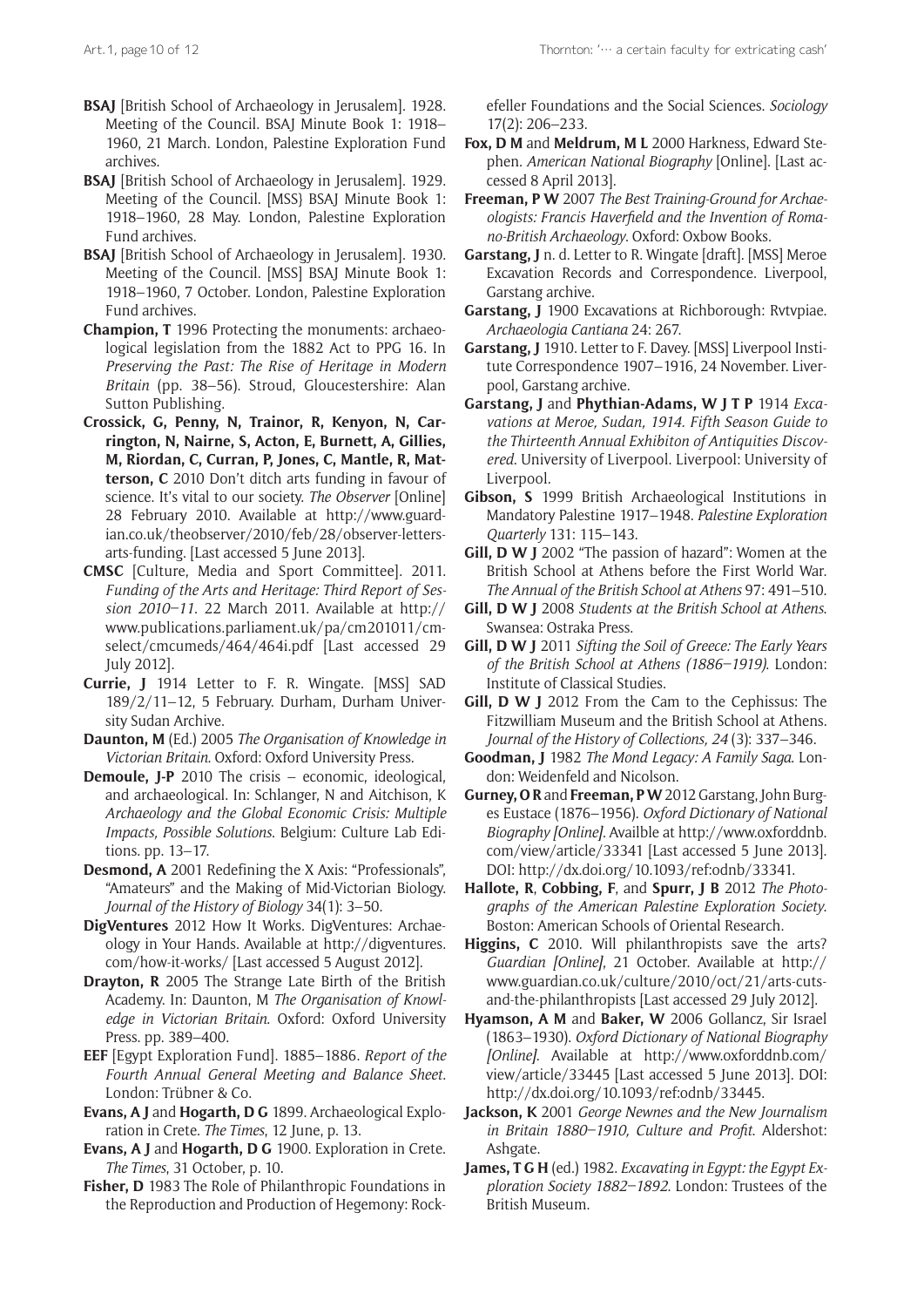- **Jump, P** 2012. Finch's open-access cure may be 'worse than the disease'. Retrieved, from *Times Higher Education [Online]*, 28 June 2012. Available at [http://www.timeshigh](http://www.timeshighereducation.co.uk/story.asp?storycode=420392)[ereducation.co.uk/story.asp?storycode=420392.](http://www.timeshighereducation.co.uk/story.asp?storycode=420392) [Last accessed 29 July 2012].
- **Kakissis, A** 2009 The Byzantine Research Fund archive: encounters of Arts and Crafts architects in Byzantium. In: Llewellyn Smith, M and Calligas, E *Scholars, travels, archives: Greek history and culture through the British School at Athens*. London: British School at Athens. pp. 125–144.
- **Kenyon, F G** 1952. *The British Academy*. London: British Academy.
- **KCL** [King's College London] 2012 Ludwig and Frida Mond as patrons and collectors. The Mond Bequest at King's College London: A Celebration. Available at [http://](http://www.kingscollections.org/exhibitions/archives/the-mond-bequest/mond-family/ludwig-and-frida-as-patrons) [www.kingscollections.org/exhibitions/archives/the](http://www.kingscollections.org/exhibitions/archives/the-mond-bequest/mond-family/ludwig-and-frida-as-patrons)[mond-bequest/mond-family/ludwig-and-frida-as-pa](http://www.kingscollections.org/exhibitions/archives/the-mond-bequest/mond-family/ludwig-and-frida-as-patrons)[trons.](http://www.kingscollections.org/exhibitions/archives/the-mond-bequest/mond-family/ludwig-and-frida-as-patrons) [Last accessed 1 August 2012].
- **Lee, A J** 1976 *The Origins of the Popular Press 1855–1914*. London: Croom Helm.
- **Leverhulme Trust** 2010. History of the Trust. The Leverhulme Trust. Available at [http://www.leverhulme.](http://www.leverhulme.ac.uk/about/history.cfm) [ac.uk/about/history.cfm](http://www.leverhulme.ac.uk/about/history.cfm) [Last accessed 29 July 2012].
- **Levine, P** 1986 *The Amateur and the Professional: Antiquarians, Historians and Archaeologists in Victorian England, 1836–1886*. Cambridge: Cambridge University Press.
- **Linton-Smith, M** 1907 Letter to J. Garstang. [MSS] Garstang Correspondence 1905–1907, 11 February. Liverpool, Garstang archive.
- **Macgregor, A G** 1997 The Ashmolean Museum. In: Brick, M G and Curthoys, M C *The HIstory of the University of Oxford* (Vols. VI, Part 1). Oxford: Clarendon Press. pp. 598–610.
- **Macgregor, N** 2010 *A Report for the Secretary of State for Culture, Olympics, Media and Sport on the role endowments could play in DCMS funded museums and galleries*. 8 December 2010. Available at [http://www.](http://www.culture.gov.uk/images/publications/Endowments_paper_20101208.pdf) [culture.gov.uk/images/publications/Endowments\\_](http://www.culture.gov.uk/images/publications/Endowments_paper_20101208.pdf) [paper\\_20101208.pdf](http://www.culture.gov.uk/images/publications/Endowments_paper_20101208.pdf) [Last accessed 29 July 2012].
- **Macmillan, G A** 1902 The Cretan Exploration Fund. To the Editor of The Times. *The Times*, 31 December, p. 5.
- **Macmillan, G A** 1903a Exploration in Crete. To the Editor of The Times. *The Times*, 16 February, p. 12.
- **Macmillan, G A** 1903b Excavations at Knossos. *The Times*, 10 June, p 14.
- **Macmillan, G A** 6 February 1906. The British School at Athens. Survey of Sparta. *The Times* (37936, Col A), p. 8.
- **Macmillan, G A** 1910/1911 A Short History of the British School at Athens. *The Annual of the British School at Athens* 17: ix-liv.
- **Macmillan, G A** 1929 An Outline of the History of the Hellenic Society. *Journal of Hellenic Studies* 49(1): i-li.
- *Morning Post* 1892 The Silchester Excavations. *Morning Post* 1 January, p. D.
- **Moscrop, J J** 1999 *Measuring Jerusalem: the Palestine Exploration Fund and British Interests in the Holy Land*. London: Leicester University Press.
- **Moshenska, G** 2010 What is Public Archaeology? *Present Pasts* 1. DOI: [http://dx.doi.org/10.5334/pp.7.](http://dx.doi.org/10.5334/pp.7)
- **Moshenska, G** 2012 M. R. James and the Archaeological Uncanny. *Antiquity 86* (334): 1192–1201.
- **Nye, J** 2008 Public Diplomacy and Soft Power. *The Annals of the American Academy of Political and Social Science* 616(94): 94–109.
- **OT** [Office of the Treasury]. 1920–1926. British School of Archaeology in Jerusalem – Grant. National Archives, Kew: T161/1256.
- **Parker, J H** 1873. The Roman Exploration Fund. *The Times*, 14 October, p. 11.
- **Pilgrim Trust** 2012 The Pilgrim Trust: About. The Pilgrim Trust. Available at [http://www.thepilgrimtrust.org.uk/](http://www.thepilgrimtrust.org.uk/about) [about](http://www.thepilgrimtrust.org.uk/about) [Last accessed 4 August 2012].
- **Pillay, G** 2010. The utilitarian fallacy. *Times Higher Education [Online]*, 12 November. Available at [http://www.timeshighereducation.co.uk/story.](http://www.timeshighereducation.co.uk/story.asp?storycode=414247) [asp?storycode=414247](http://www.timeshighereducation.co.uk/story.asp?storycode=414247) [Last accessed 29 July 2012].
- **Pitt Rivers, A** 1890 Wanted, an English Exploration Fund. *The Times*, 2 June, p. 4.
- **Quirke, S** 2010. *Hidden Hands: Egyptian workforces in Petrie excavation archives, 1880–1924*. London: Duckworth.
- **RIN** [Research Information Network]. 2012. Accessibility, sustainability, access: how to expand access to research publications. Research Information Network, 18 June 2012. Available at [http://www.researchinfonet.org/](http://www.researchinfonet.org/wp-content/uploads/2012/06/Finch-Group-report-FINAL-VERSION.pdf) [wp-content/uploads/2012/06/Finch-Group-report-](http://www.researchinfonet.org/wp-content/uploads/2012/06/Finch-Group-report-FINAL-VERSION.pdf)[FINAL-VERSION.pdf](http://www.researchinfonet.org/wp-content/uploads/2012/06/Finch-Group-report-FINAL-VERSION.pdf) [Last accessed 29 July 2012].
- **Rockefeller Foundation** 2012 Our History/Moments in Time: 1920–1929. Rockefeller Foundation. Available at [http://www.rockefellerfoundation.org/who-we-are/](http://www.rockefellerfoundation.org/who-we-are/our-history/1920-1929) [our-history/1920-1929](http://www.rockefellerfoundation.org/who-we-are/our-history/1920-1929) [Last accessed 4 August 2012].
- **Rose, K W** 2000 Rockefeller, John D. *American National Biography* [online]. Last accessed 8 April 2013].
- **Rothblatt, S** 1983 The Diversification of Higher Education in England. In: Jarausch, K *The Transformation of Higher Learning 1860–1930: Expansion, Diversification, Social Opening, and Professionalisation in England, Germany, Russia and the United States*. Chicago, IL: University of Chicago Press. pp. 131–148.
- **SACE** [School of Archaeology, Classics and Egyptology, University of Liverpool]. 2011a. Lost Gallery: John Garstang and the Discovery of the Hittite World. Available at<http://sace.liv.ac.uk/lostgallery/>[Last accessed 21 April 2013].
- **SACE** [School of Archaeology, Classics and Egyptology, University of Liverpool]. 2011b. Sakçagöze Excavations: Mond's Aerial Railway. Lost Gallery: John Garstang and the Discovery of the Hittite World. Available at [http://sace.liv.ac.uk/lostgallery/2011/03/sakcagoze](http://sace.liv.ac.uk/lostgallery/2011/03/sakcagoze-excavations-monds-aerial-railway)[excavations-monds-aerial-railway](http://sace.liv.ac.uk/lostgallery/2011/03/sakcagoze-excavations-monds-aerial-railway) [Last accessed 21 April 2013].
- **Sayce, A H** 1923 *Reminiscences*. London: Macmillan & Co. Ltd.
- **Secker, G** 2012. Philanthropist Is Not a Dirty Word. *Huffington Post*, 29 May. Available at [http://www.](http://www.huffingtonpost.co.uk/greg-secker/philanthropist-is-not-a-dirty-word_b_1550076.html) [huffingtonpost.co.uk/greg-secker/philanthropist-is](http://www.huffingtonpost.co.uk/greg-secker/philanthropist-is-not-a-dirty-word_b_1550076.html)[not-a-dirty-word\\_b\\_1550076.html](http://www.huffingtonpost.co.uk/greg-secker/philanthropist-is-not-a-dirty-word_b_1550076.html) [Last accessed 29 July 2012].
- **Shankland, D** 2004 The Life and Times of F. W. Hasluck 1878–1920. In: Shankland, D *Archaeology, Anthropol-*